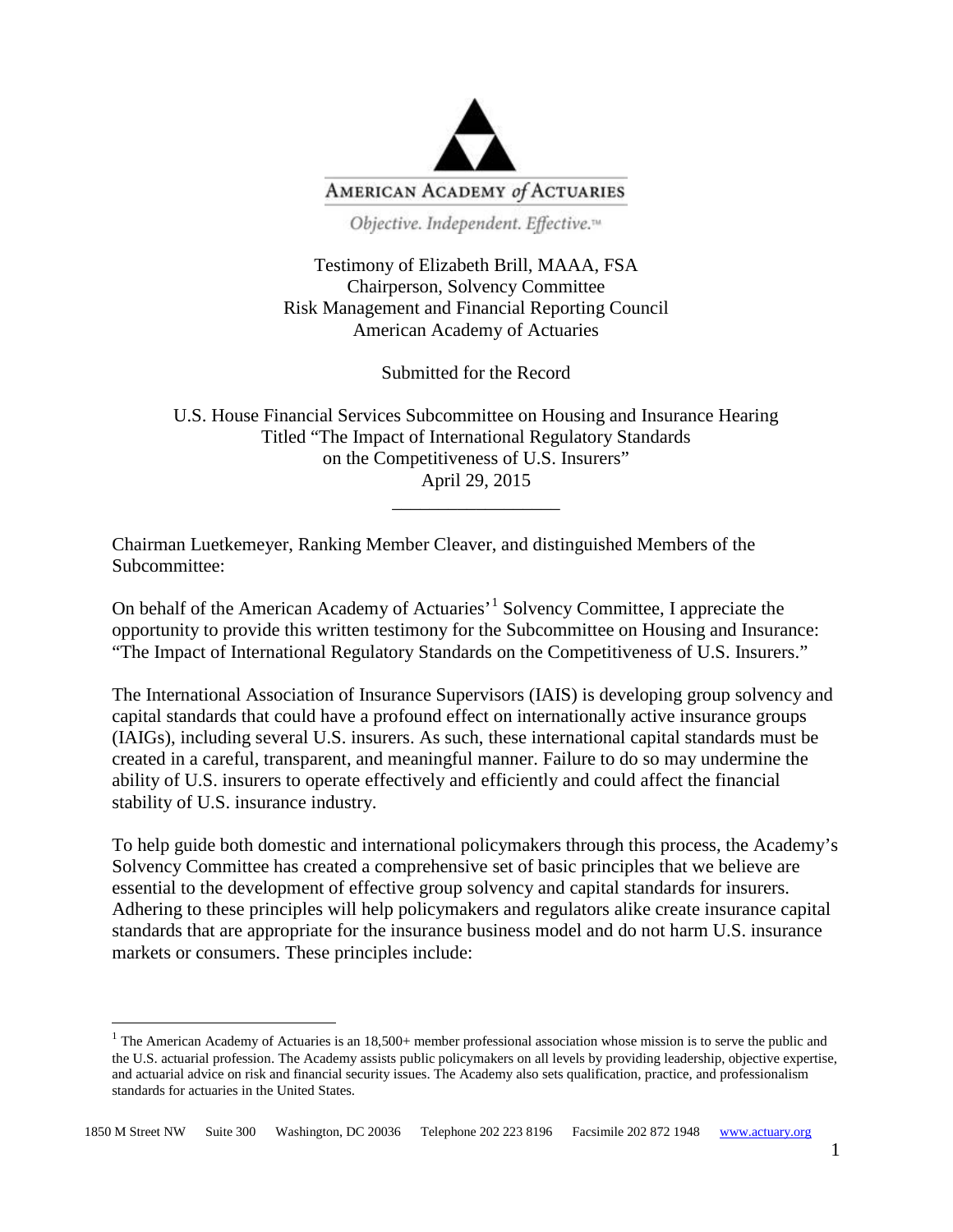- 1. A group solvency regime should be clear regarding its regulatory purpose and goals. For example, the purpose could be to protect policyholders, enhance financial stability, ensure a competitive marketplace, provide a level playing field, identify weakly capitalized companies, rank well-capitalized insurers, improve risk management practices and procedures, or some combination of the above. The regulatory purpose and goals will aid in the development of a standard itself, the associated regulatory actions, and priorities.
- 2. Any metrics, information, or other output of a group solvency standard should be useful to all relevant parties, including regulators, management, shareholders, and rating agencies.
- 3. A group solvency regime should promote responsible risk management in the regulated group and encourage risk-based regulation. For example, a solvency regime should recognize risk-mitigation activities, such as asset/liability matching, hedging, and reinsurance. Actuarial functions are critical in the risk management process and their role should be well defined, as it is in the U.S. reserving and solvency framework. Actuaries can and should identify where factor-based systems could miss emerging risks, set reasonable boundaries around estimates and modeling, and, as appropriate, render actuarial opinions.
- 4. Methods should recognize and take into consideration the local jurisdictional environments under which members of an insurer group operate, including the local regulatory regime, product market, and economic, legal, political, and tax conditions.
- 5. A group solvency standard should be compatible across accounting regimes, given the political uncertainties in achieving uniform standards.
- 6. A group solvency standard should minimize pro-cyclical volatility so as to avoid unintended consequences on insurance groups, insurance markets, and the broader financial markets.
- 7. A group solvency standard should present a realistic view of an insurance group's financial position and exposures to risk over an agreed-upon time frame.
- 8. All assumptions used in any capital or solvency model should be internally consistent.
- 9. It is more important to focus on the total asset requirement than the level of required reserves or capital on a separate basis. The focus should be on holding adequate total assets to meet obligations as they come due. Whether a jurisdictional standard requires the allocation of these assets to liabilities versus capital/surplus should be irrelevant to the overall solvency regime.
- 10. It must be demonstrated that the capital held is accessible, including in times of financial or economic stress, to the entity facing the risk for which the capital is required.

In addition to these principles, the Academy's Solvency Committee would like to provide a more detailed picture of the potential impacts of the IAIS's most recent proposed group solvency and capital standards. As the Subcommittee on Housing and Insurance continues its examination of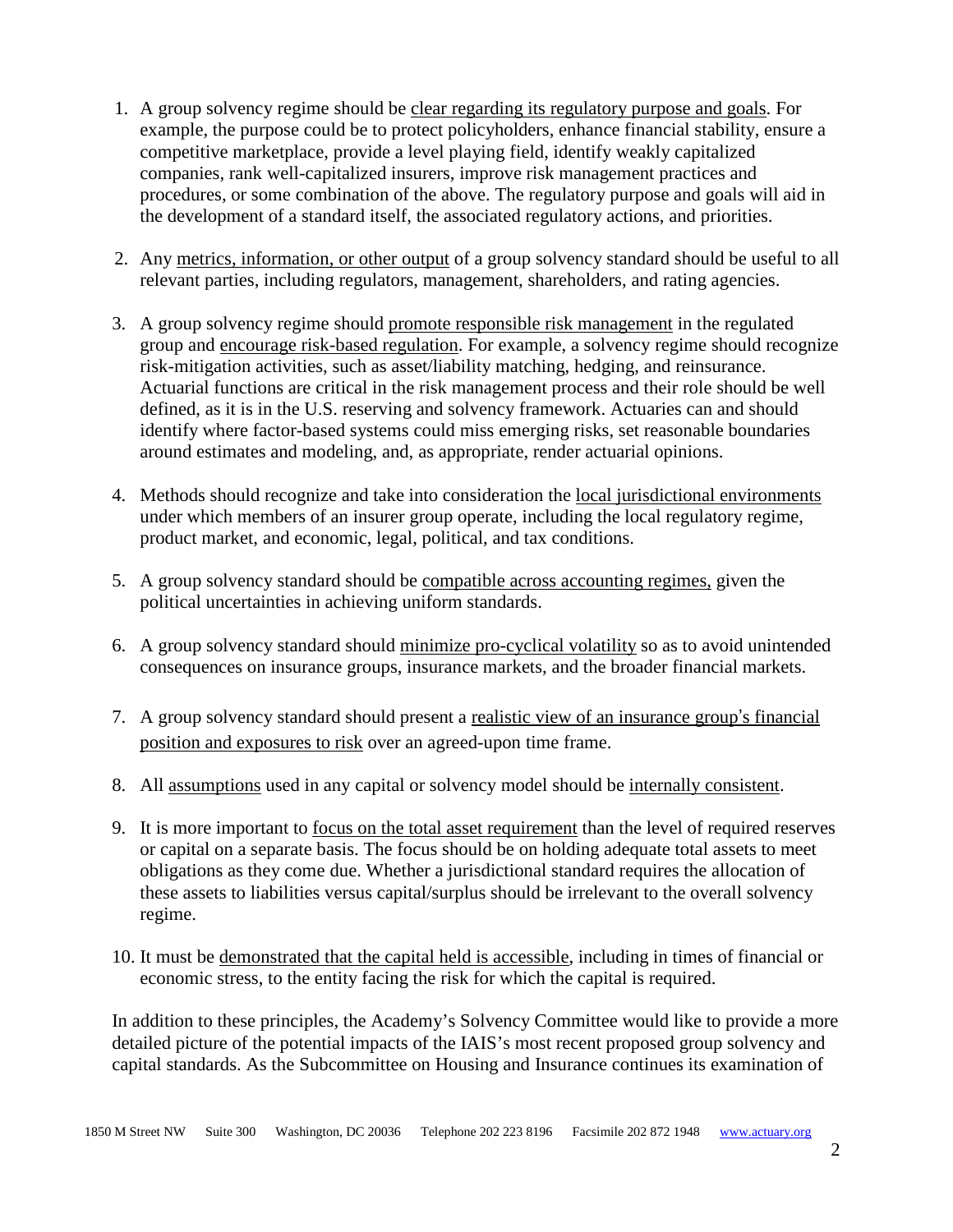international insurance regulatory efforts, we hope you will bear in mind the Academy's Solvency Committee's response<sup>[2](#page-2-0)</sup> to the IAIS on its *Risk-based Global Insurance Capital Standard* (ICS) public consultation document, dated Dec. 17, 2014, which we have summarized below.

## *Comparability*

The IAIS's ICS should aim to be compatible across varying jurisdictional accounting regimes (i.e., between countries, states, and other international standards) without requiring a common valuation methodology for determining capital standards. Developing consistent valuation principles is likely to be very challenging and such principles are unnecessary to achieve a riskbased, globally comparable ICS. We note that the International Accounting Standards Board (IASB) and the Financial Accounting Standards Board (FASB) have been unable to converge on accounting standards for insurance contracts, as developing a common balance sheet across jurisdictions is fraught with significant challenges. Furthermore, while we agree that it is important for regulators to be able to assess the risks faced by IAIGs, it is unclear whether a single capital ratio or a single risk factor for a similarly labeled product can result in true comparability across national boundaries or different insurance products. For example, the risk in auto insurance in a country with national health care and low incidence of civil litigation is different from the risk in auto insurance in a country without national health care and with high levels of claims filed.

## *Minimize Pro-Cyclical Volatility*

The ICS should minimize pro-cyclical volatility so as to avoid unintended and harmful consequences on regulated insurance groups, insurance markets, and the broader financial markets. For example, the business models for U.S. insurers writing long-term business often do not rely on a market-adjusted approach. If such an approach inconsistently adjusts the value of assets and liabilities for changes in credit spreads then, to the extent that the cash flows offset, this would create artificial changes in the capital calculations that are not accurate and could distort and/or hide the real risks that an IAIG might face.

## *ICS as a Minimum Threshold*

The ICS should be a minimum threshold for regulatory intervention. Functionally, a minimum threshold for intervention identifies groups that are financially troubled versus those that are financially sound. By definition, the "minimum threshold" for intervention will be a smaller amount of capital than any additional amount above the threshold that is needed to ensure that a company's capital is "prudent" or "strong." Implementing "target" capital levels above the minimum threshold will make comparisons between insurers and jurisdictions more difficult particularly considering the differences among insurance markets, products, and lines of business globally—which works against the overarching goal of comparability.

<span id="page-2-0"></span><sup>&</sup>lt;sup>2</sup> http://actuary.org/files/Solvency Committee ICS Consultation Response Final 020615 0.pdf.